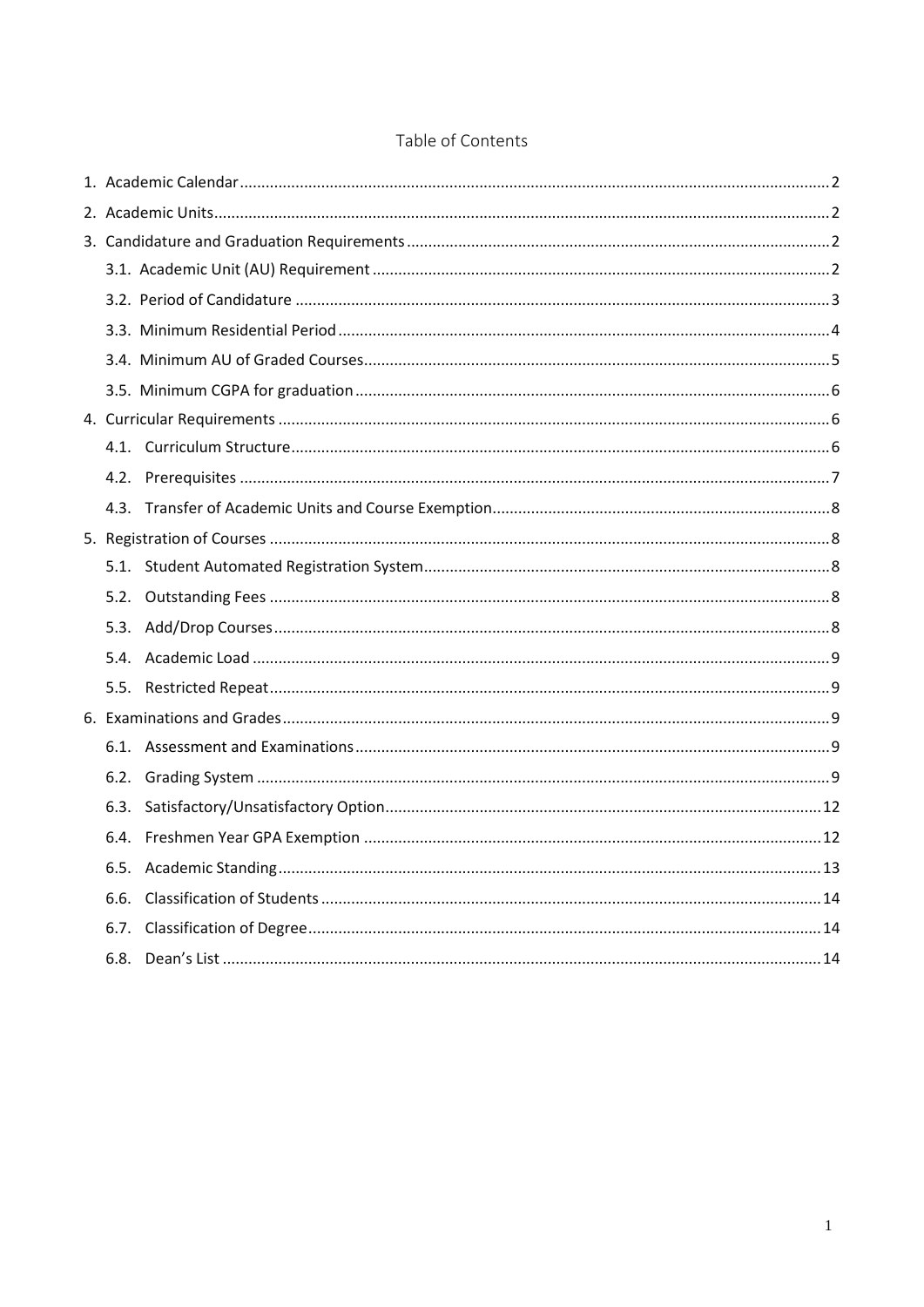# **NANYANG TECHNOLOGICAL UNIVERSITY Academic Structure for Undergraduate Studies**

Last updated: 9 September 2021

<span id="page-1-3"></span>The University's academic structure for undergraduate programmes which provides opportunities for students to broaden their learning experience and progress at a pace most suited to their individual needs while maintaining high academic standards, is based on the Academic Unit System

The main feature of the Academic Unit System is the use of academic units (AU) for measuring academic workload.

# <span id="page-1-0"></span>**1. Academic Calendar**

The academic year starts off with Freshmen Orientation. It is divided into two semesters. Each semester includes 13 teaching weeks and 3 weeks for revision and examinations. There are two special terms during the Semester 2 vacation. Each special term includes 5 teaching weeks and 1 week for revision and examinations.

# <span id="page-1-1"></span>**2. Academic Units**

Under the Academic Unit System, each course is assigned a certain number of AU.

The AU is a measure of the student's workload associated with both class attendance and preparation. For a typical one-semester course, the number of AU is calculated as follows:

| (a) one hour of lecture/tutorial per week | 1 AU |
|-------------------------------------------|------|
| (b) 3 hours laboratory/fieldwork per week | 1 AU |

#### <span id="page-1-2"></span>**3. Candidature and Graduation Requirements**

To be eligible for the award of a Bachelor's degree, a student must fulfil all the following conditions:

- obtain the total AU required for the completion of the programme within a period between the minimum and maximum candidature period stipulated for the programme
- fulfil the course requirements for the degree programme
- fulfil the residential requirements (i.e. minimum years of study at NTU)
- fulfil the minimum AU of graded courses
- fulfil the minimum Cumulative Grade Point Average (CGPA) for graduation
- satisfy all other requirements prescribed for the degree, including but not limited to professional internship, and English Proficiency

#### <span id="page-1-4"></span>**3.1. Academic Unit (AU) Requirement**

For each degree programme, the number of AU that students must obtain in order to graduate is at: [https://www.ntu.edu.sg/admissions/matriculation/academic-structure#Content\\_C007\\_Col00](https://www.ntu.edu.sg/admissions/matriculation/academic-structure#Content_C007_Col00)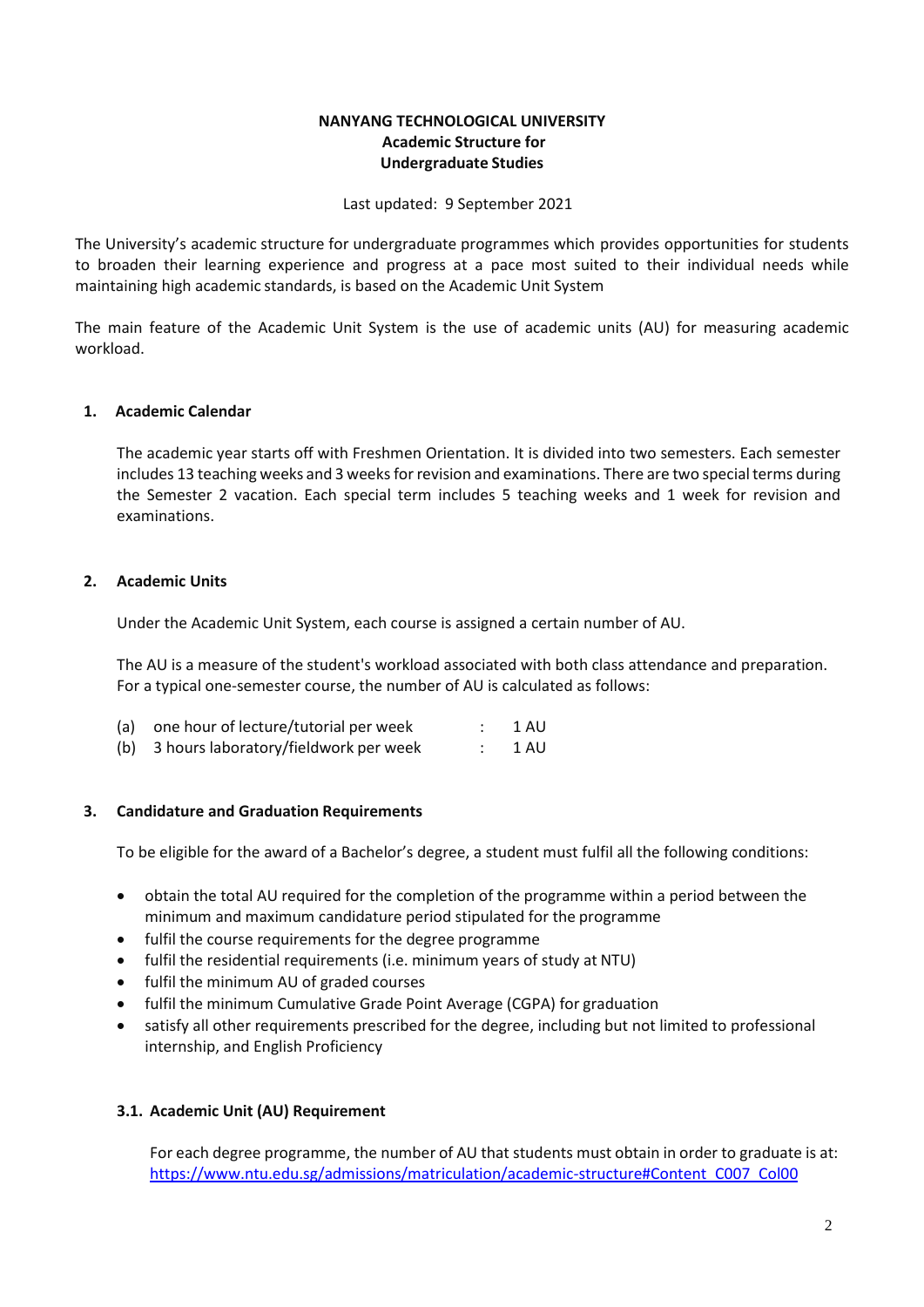# <span id="page-2-0"></span>**3.2. Period of Candidature**

The period of candidature for each programme is as follows:

**Single Degree Programmes (Full-Time)**

| Programme                                                                       |                | <b>Period of Candidature</b> |                |
|---------------------------------------------------------------------------------|----------------|------------------------------|----------------|
|                                                                                 | <b>Minimum</b> | <b>Normal</b>                | <b>Maximum</b> |
| Accountancy                                                                     | 3 years        | 3 years                      | 5 years        |
| <b>Business</b>                                                                 |                |                              |                |
| Aerospace Engineering                                                           |                |                              |                |
| Art, Design and Media                                                           |                |                              |                |
| Bioengineering                                                                  |                |                              |                |
| <b>Biological Sciences</b>                                                      |                |                              |                |
| Biological Sciences and Psychology*                                             |                |                              |                |
| <b>Biomedical Sciences and BioBusiness*</b>                                     |                |                              |                |
| Chemical and Biomolecular Engineering                                           |                |                              |                |
| Chemistry and Biological Chemistry                                              |                |                              |                |
| Chinese                                                                         |                |                              |                |
| Chinese and English*                                                            |                |                              |                |
| Chinese and Linguistics and Multilingual Studies*                               |                |                              |                |
| <b>Civil Engineering</b>                                                        |                |                              |                |
| <b>Communication Studies</b>                                                    |                |                              |                |
| <b>Computer Engineering</b>                                                     | 3½ years       | 4 years                      | 6 years        |
| <b>Computer Science</b>                                                         |                |                              |                |
| Data Science and Artificial Intelligence                                        |                |                              |                |
| Economics                                                                       |                |                              |                |
| <b>Economics and Data Science</b>                                               |                |                              |                |
| Economics and Media Analytics*                                                  |                |                              |                |
| Economics and Psychology*                                                       |                |                              |                |
| Economics and Public Policy and Global Affairs*                                 |                |                              |                |
| <b>Electrical and Electronic Engineering</b>                                    |                |                              |                |
| English                                                                         |                |                              |                |
| English and History*                                                            |                |                              |                |
| English and Philosophy*                                                         |                |                              |                |
| English Literature and Art History*                                             |                |                              |                |
| <b>Environmental Earth Systems Science</b>                                      |                |                              |                |
| Environmental Earth Systems Science and Public                                  |                |                              |                |
| Policy and Global Affairs*                                                      |                |                              |                |
| <b>Environmental Engineering</b>                                                |                |                              |                |
| History                                                                         |                |                              |                |
| History and Chinese*                                                            |                |                              |                |
| History and Linguistics and Multilingual Studies*                               |                |                              |                |
| Information Engineering and Media                                               |                |                              |                |
| Linguistics and Multilingual Studies                                            |                |                              |                |
| Linguistics and Multilingual Studies and English*                               |                |                              |                |
| Linguistics and Multilingual Studies and Philosophy*<br><b>Maritime Studies</b> |                |                              |                |
|                                                                                 |                |                              |                |
| <b>Materials Engineering</b>                                                    |                |                              |                |
| Mathematical and Computer Sciences*                                             |                |                              |                |
| <b>Mathematical Sciences</b>                                                    |                |                              |                |
| Mathematical Sciences and Economics*                                            |                |                              |                |
| <b>Mechanical Engineering</b>                                                   |                |                              |                |
| Philosophy                                                                      |                |                              |                |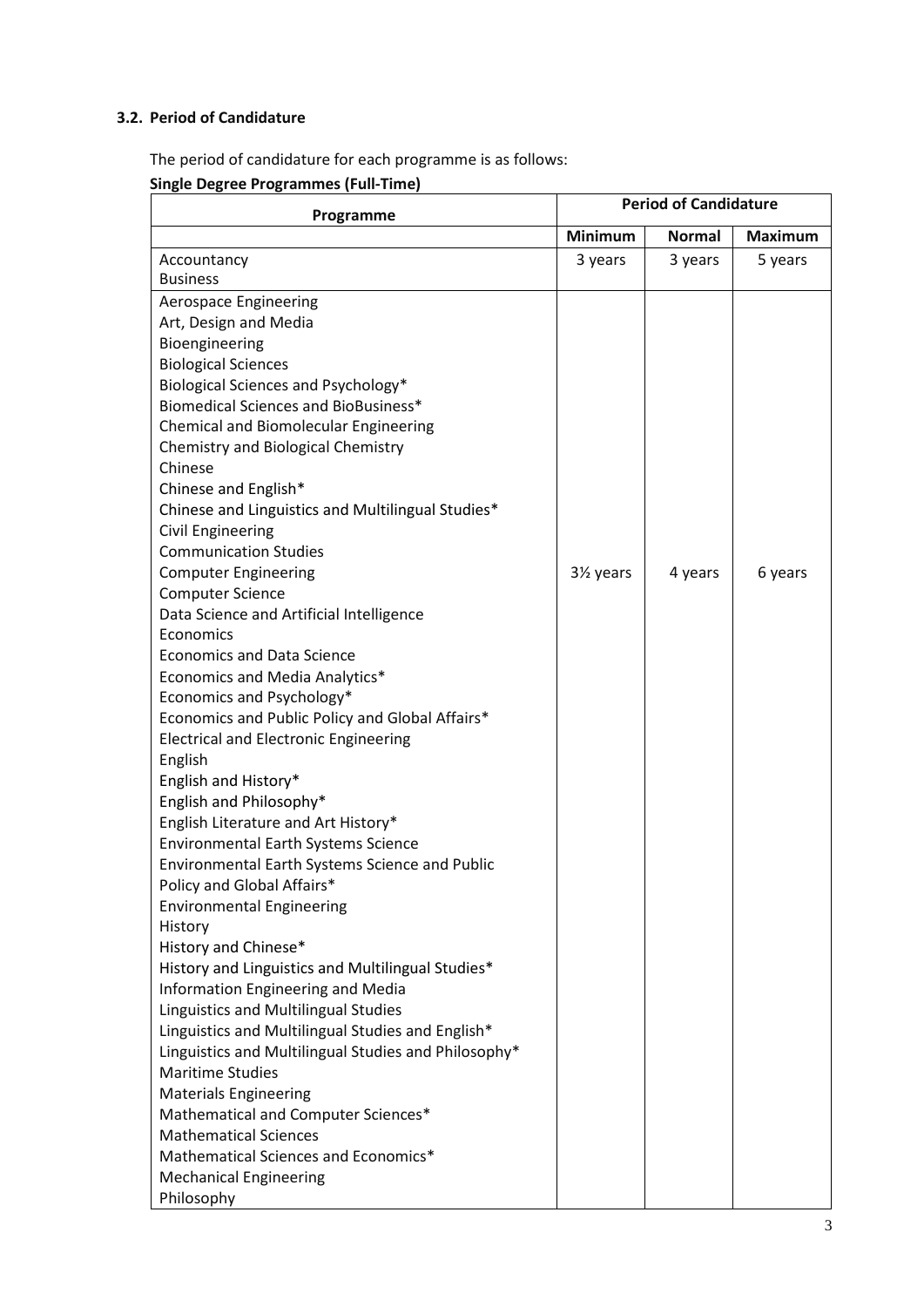| Philosophy and Chinese*                              |  |  |
|------------------------------------------------------|--|--|
| Philosophy and History*                              |  |  |
| Physics and Applied Physics                          |  |  |
| Physics and Mathematical Sciences*                   |  |  |
| Psychology                                           |  |  |
| Psychology and Linguistics and Multilingual Studies* |  |  |
| Psychology and Media Analytics*                      |  |  |
| <b>Public Policy and Global Affairs</b>              |  |  |
| Sociology                                            |  |  |
|                                                      |  |  |

\*Degree programmes with double major, or two areas of study

For students admitted directly to the second year of a 4-year programme, the minimum, normal and the maximum periods shall be 2½ years, 3 years and 5 years respectively.

# **Single Degree Programmes (Part-Time)**

|                                              | <b>Period of Candidature</b> |               |                |
|----------------------------------------------|------------------------------|---------------|----------------|
| Programme                                    | <b>Minimum</b>               | <b>Normal</b> | <b>Maximum</b> |
| <b>Computer Science</b>                      | 3.5 years                    | 4 years       | 6 years        |
| <b>Electrical and Electronic Engineering</b> |                              |               |                |
| <b>Mechanical Engineering</b>                |                              |               |                |

For students admitted before AY2015-16, the minimum, normal and the maximum periods shall be 4 years, 5 years and 8 years respectively.

# **Double Degree Programmes (Full-Time)**

|                                                                           | <b>Period of Candidature</b> |                          |                |
|---------------------------------------------------------------------------|------------------------------|--------------------------|----------------|
| Programme                                                                 | <b>Minimum</b>               | <b>Normal</b>            | <b>Maximum</b> |
| <b>Accountancy and Business</b>                                           | 3½ years                     | 4 years                  | 5 years        |
| Accountancy and Data Science and Artificial<br>Intelligence               | 4 years                      | $4\%$ years <sup>#</sup> | 6 years        |
| Biomedical Sciences and Chinese Medicine*                                 | 5 years                      | 5 years                  | 7 years        |
| <b>Business and Computing</b><br><b>Business and Computer Engineering</b> | 4 years                      | $4\%$ years <sup>#</sup> | 6 years        |
| <b>Engineering and Economics</b>                                          | 4 <sup>1/2</sup> years       | 5 years                  | 7 years        |

\*Inclusive of 2 years at Beijing University of Chinese Medicine

# 4 years with acceleration

# **Integrated Programme (Full-Time)**

| Programme                                      | <b>Period of Candidature</b> |               |         |
|------------------------------------------------|------------------------------|---------------|---------|
|                                                | <b>Minimum</b>               | <b>Normal</b> | Maximum |
| Renaissance Engineering Programme <sup>^</sup> | 4 years                      | 4.5 years     | 6 years |

^ awards two degrees - a Bachelor's degree and a Master's degree

#### <span id="page-3-0"></span>**3.3. Minimum Residential Period**

The minimum residential periods are as follows:

| Programme <sup>#</sup> | <b>Minimum Residential Period</b> |
|------------------------|-----------------------------------|
| 3-year programmes      | 2 academic years                  |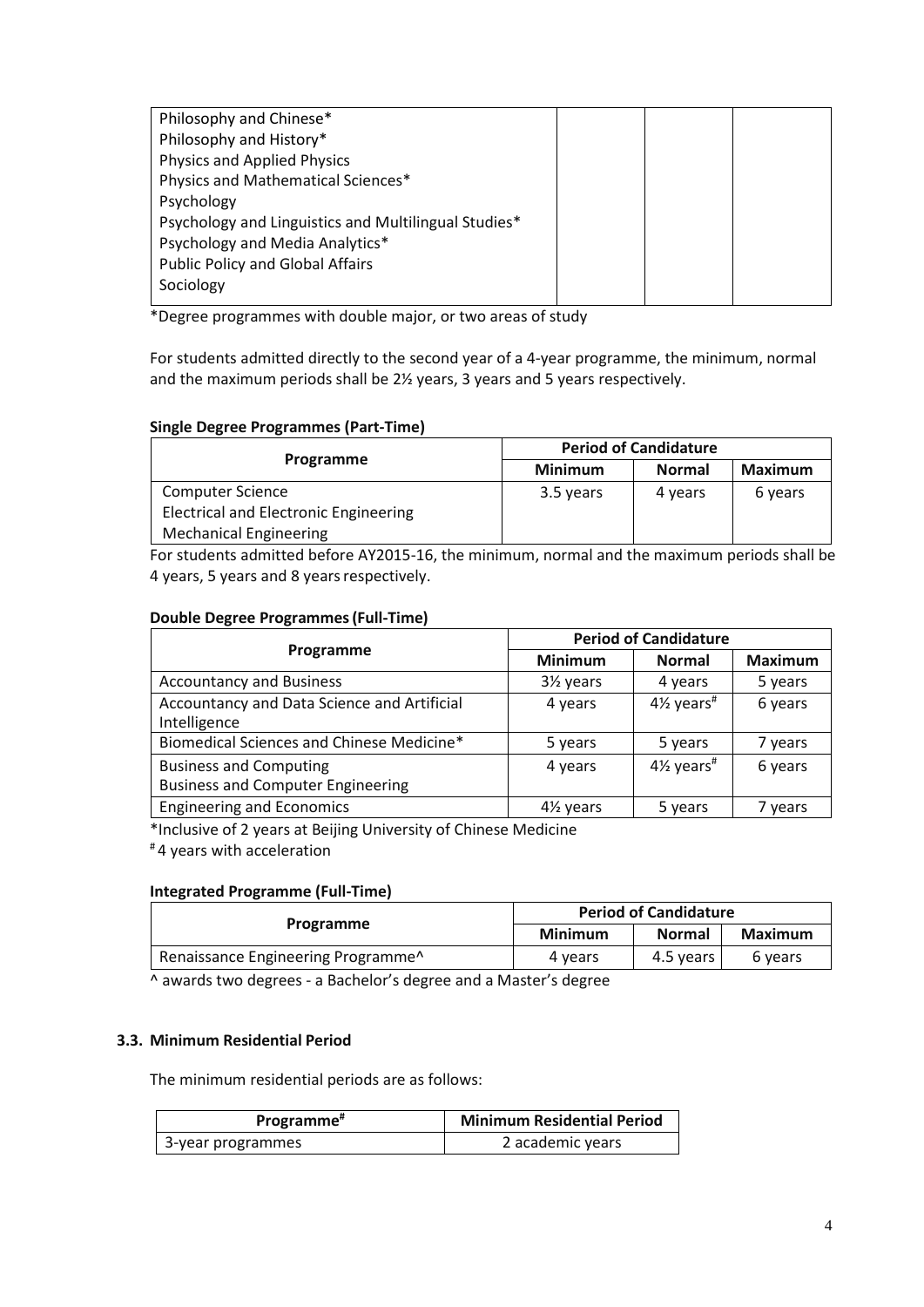| 4-year programmes                        |                                  |
|------------------------------------------|----------------------------------|
| - For students admitted to Yr 1          | 3 academic years                 |
| - For students admitted directly to Yr 2 | 2 1/ <sub>2</sub> academic years |

# For students in the double degree programmes, the minimum residential period at NTU is one year less than the normal candidature

# <span id="page-4-0"></span>**3.4. Minimum AU of Graded Courses**

The minimum AU of graded courses are as follows:

| Programme                                | <b>Minimum AU of Graded</b><br><b>Courses<sup>*</sup> Obtained from NTU</b> |
|------------------------------------------|-----------------------------------------------------------------------------|
| 3-year programmes                        | 52 AU                                                                       |
| 4-year programmes                        |                                                                             |
| - For students admitted to Yr 1          | 69 AU                                                                       |
| - For students admitted directly to Yr 2 | 69 AU                                                                       |

\*Cover all courses i.e. Core, Major Prescribed Electives, Broadening and Deepening Electives (BDE), Interdisciplinary Collaborative Core (ICC) and General Education Requirement (GER) courses The balance AU required for the degree may consist of AU earned from courses with Pass (P), Exempted (EX) and Satisfactory (S) notations.

Double degree students are awarded with two degrees. For each degree, the minimum AU of graded courses that students should obtain from NTU is the same as its corresponding single degree programme.

# For students in the Engineering programmes

In addition to the above, Engineering students must also meet the following minimum number of AU of graded Core and Major Prescribed Elective courses (excluding BDE, ICC, GER-Core, GER-Prescribed Electives (GER-PE) and GER-Unrestricted Electives (GER-UE)):

| Programme                                    | Minimum number of AU of Graded<br><b>Core &amp; Major Prescribed Elective</b><br><b>Courses</b> |                                                    |  |
|----------------------------------------------|-------------------------------------------------------------------------------------------------|----------------------------------------------------|--|
|                                              | <b>For Students Admitted</b><br>to Year 1                                                       | <b>For Students Admitted</b><br>Directly to Year 2 |  |
| <b>Aerospace Engineering</b>                 | 51                                                                                              | 59                                                 |  |
| Bioengineering                               | 50                                                                                              |                                                    |  |
| Chemical and Biomolecular Engineering        | 50                                                                                              |                                                    |  |
| <b>Civil Engineering</b>                     | 50                                                                                              | 56                                                 |  |
| <b>Computer Engineering</b>                  | 49                                                                                              |                                                    |  |
| <b>Computer Science</b>                      | 49                                                                                              |                                                    |  |
| <b>Electrical and Electronic Engineering</b> | 50                                                                                              | 57                                                 |  |
| <b>Environmental Engineering</b>             | 50                                                                                              | 57                                                 |  |
| Information Engineering and Media            | 52                                                                                              | 56                                                 |  |
| <b>Materials Engineering</b>                 | 52                                                                                              | 54                                                 |  |
| <b>Mechanical Engineering</b>                | 51                                                                                              | 58                                                 |  |
| <b>Renaissance Engineering</b>               | 53                                                                                              |                                                    |  |

#### For Engineering students admitted in AY2021-22 and onwards

Engineering students admitted prior to AY2021-22 are to refer to the Academic Structure Handbook for their intake.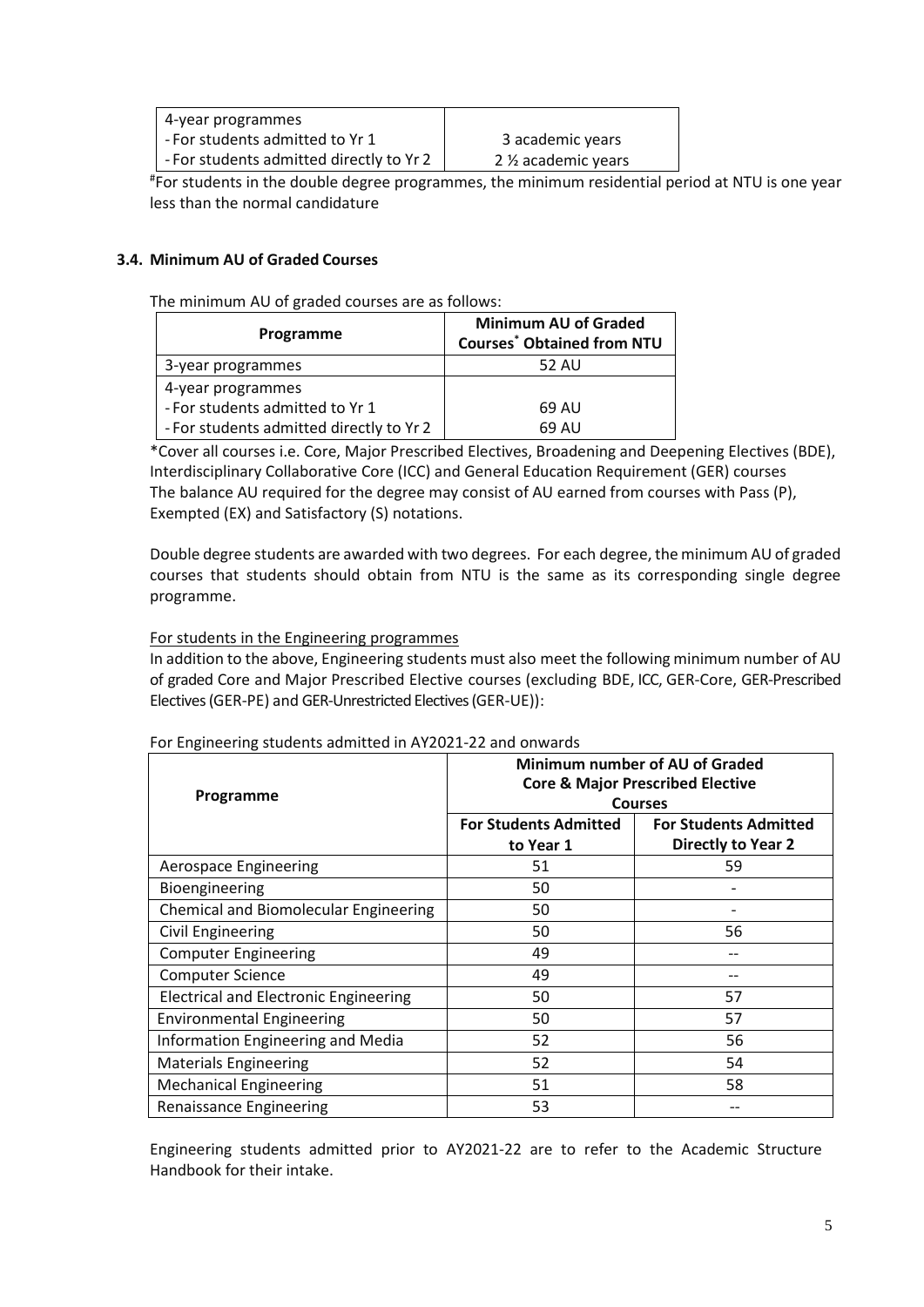# <span id="page-5-0"></span>**3.5. Minimum CGPA for Graduation**

A minimum CGPA of 2.00 is required at the end of the final semester of study.

# <span id="page-5-2"></span><span id="page-5-1"></span>**4. Curricular Requirements**

### **4.1. Curriculum Structure**

#### For full-time students admitted to Year 1 in AY2021-22:

The NTU Education 2025 curriculum structure comprises 3 categories of requirements:

- 4.1.1. Major Disciplinary Requirement The courses of study are classified under 2 groups:
	- (a) Core Courses These are compulsory courses required to satisfy disciplinary requirements.
	- (b) Major Prescribed Electives These are courses for specialisation in a particular degree programme.

# 4.1.2. Interdisciplinary Collaborative Core (ICC) Requirement

- (i) 7 Common Core courses comprising Courses focusing on key transferable skills:
	- a) Inquiry and Communication in an Interdisciplinary World
	- b) Navigating the Digital World
	- c) Ethics and Civics in a Multicultural World
	- d) Career and Entrepreneurial Development of the Future World

Courses focusing on global challenges:

- e) Science and Technology for Humanity
- f) Sustainability: Society, Economy & Environment
- g) Healthy Living and Wellbeing
- (ii) 3 Foundation Core courses which are College-specific
	- a) Effective Communication
	- b) Digital Literacy
	- c) Internship

#### 4.1.3. Broadening and Deepening Elective (BDE) Requirement

These are courses chosen by students to broaden and deepen their learning experience. BDE may be used to fulfil requirements for second major, minor, and work-study degree programmes. It may be used to read MOOCs approved by NTU or to read graduate-level courses. General electives catering to broad interests, such as foreign language courses, can also be read under BDE.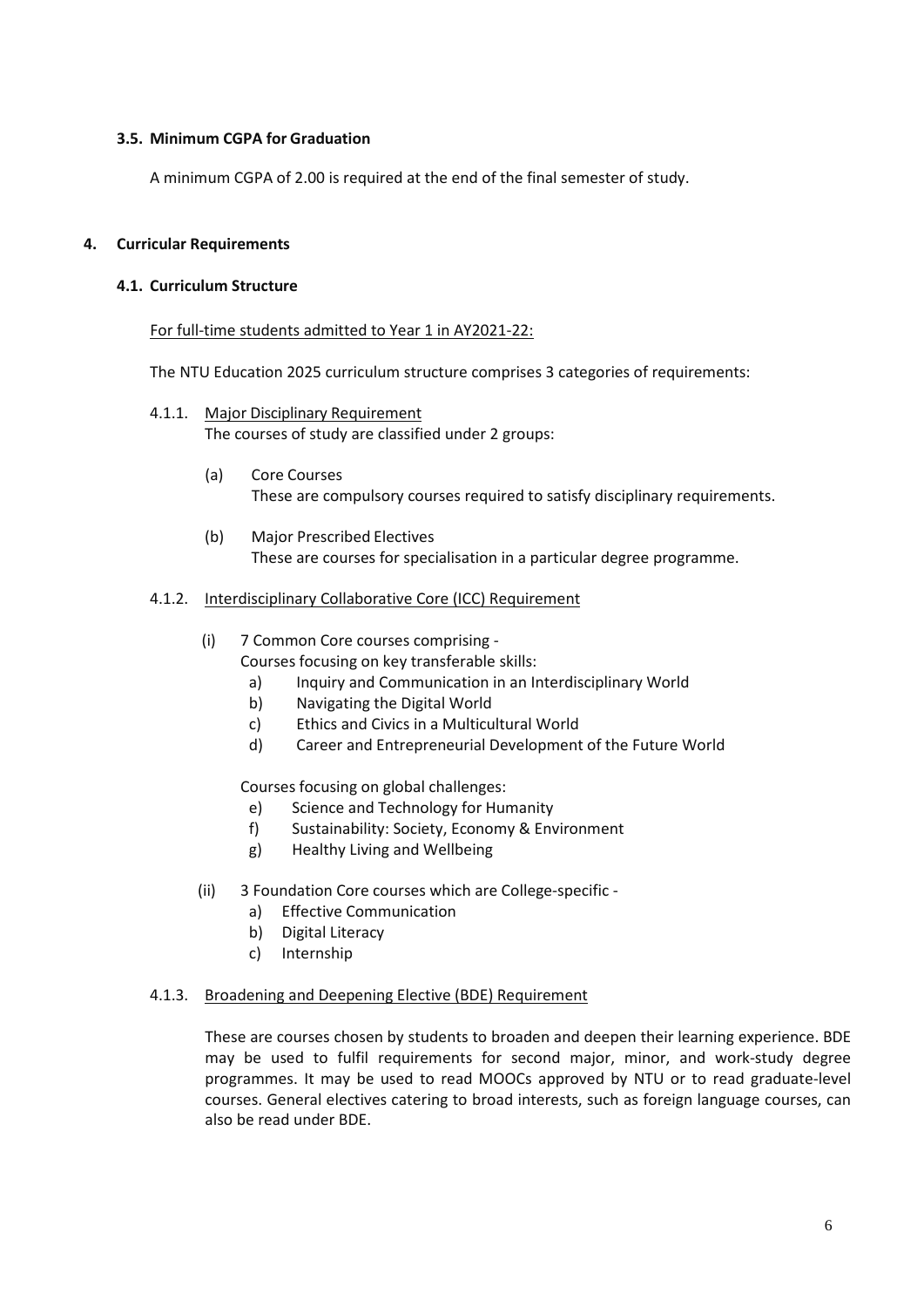For full-time students admitted directly to Year 2 and part-time students admitted to Year 1 in AY2021-22:

The curriculum structure comprises 2 categories of requirements:

4.1.4. Major Requirement

The courses of study are classified under 2 groups:

- (a) Core Courses These are compulsory courses required to satisfy programme requirements.
- (b) Major Prescribed Electives These are courses for specialisation in a particular degree programme.

#### 4.1.5. General Education Requirement (GER)

This is a curriculum requirement for broadening study and is divided into 3 categories as follows:

(a) Core Courses (GER-Core):

These are courses relating to:

- $\rightarrow$  Communication Skills
- $\rightarrow$  Singapore Studies
- $\rightarrow$  Sustainability
- $\rightarrow$  Ethics
- → Career & Development
- $\rightarrow$  Enterprise and Innovation
- $\rightarrow$  Digital Literacy
- (b) Prescribed Electives (GER-PE):
	- These courses are categorised into 3 sub-areas of studies relating to:
	- $\rightarrow$  Business & Management (BM)
	- $\rightarrow$  Liberal Arts (LA)
	- → Science, Technology & Society (STS)
- (c) Unrestricted Electives (GER-UE) These are courses chosen by students to broaden their learning experience.

The above General Education Requirements may vary in different programmes.

Broadening and Deepening Electives (BDE)/Unrestricted Electives (UE) may be taken from the list of courses offered by the School or, with the approval of the Chair concerned, from courses offered by other Schools in the University. Although these electives may be taken in any year of study, students are advised to plan carefully when to take these electives in order not to delay their graduation.

*Students of earlier cohorts are to refer to the Academic Structure Handbook for their intake for their curricular requirements.* 

#### <span id="page-6-0"></span>**4.2. Prerequisites**

Some courses may only be offered to students who have obtained at least the specified grade in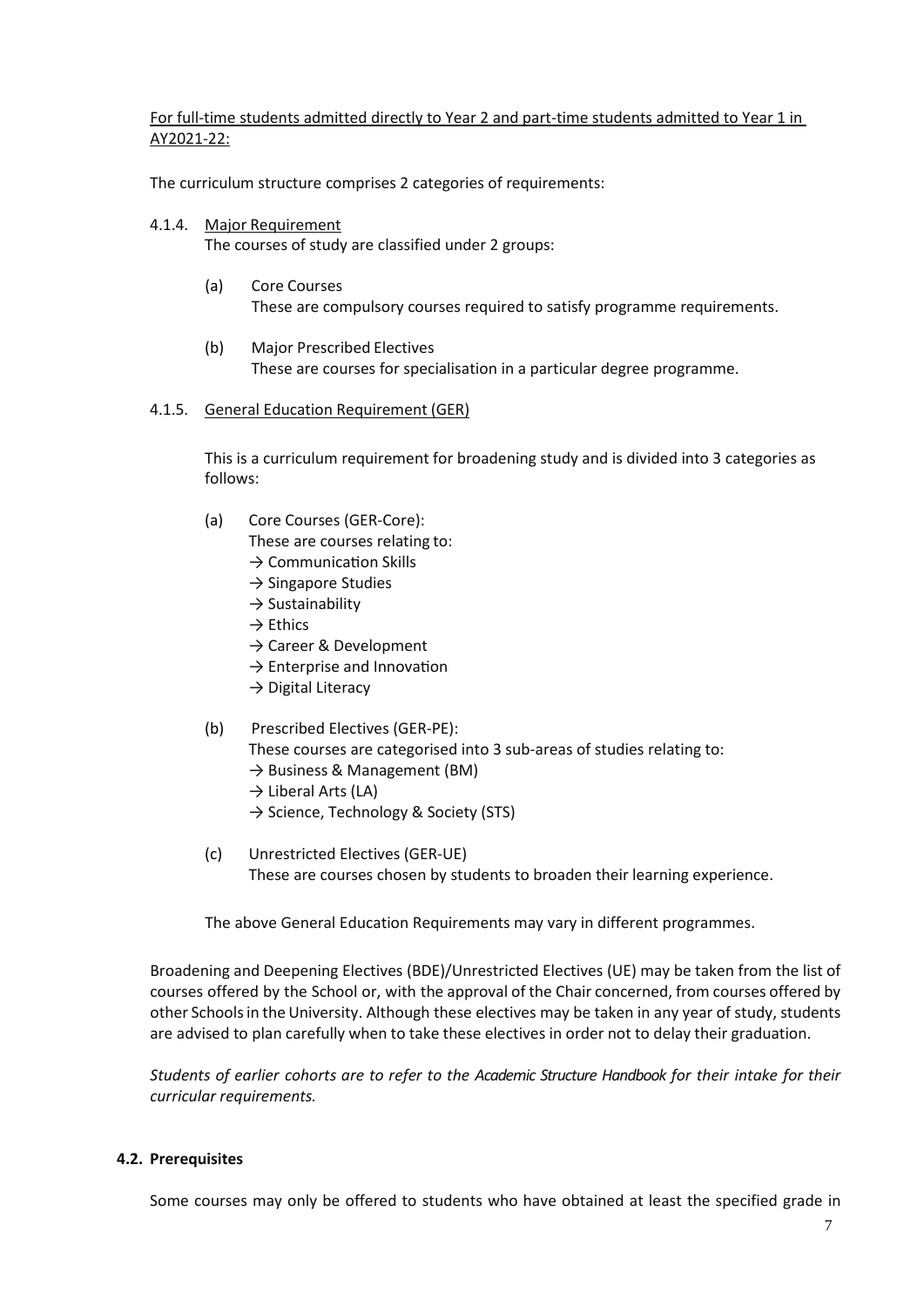related courses offered at a lower level. These lower-level courses are called the prerequisites for the higher-level courses.

### <span id="page-7-0"></span>**4.3. Transfer of Academic Units and Course Exemption**

With the prior approval of the Chair concerned, students are allowed to take some courses from another university and transfer the number of AU earned from that university towards fulfilling the degree requirements of NTU. This could include participation in exchange and/or other similar programme.

Grades and credits earned in other institutions are not included in CGPA computation for the classification of the degree awarded. However, the credits earned will be counted toward the AU requirement for graduation and reflected in the transcript. Only passed courses will be counted towards the AU requirement.

Students who have taken some courses from another university prior to their admission to NTU may apply for exemption of relevant courses. They must submit their application for exemption to their School within the first semester of their enrolment in NTU.

Students who transfer credits from another university and/or are granted course exemption must also comply with the requirements in Section 3 above on Candidature and Graduation Requirements.

# <span id="page-7-2"></span><span id="page-7-1"></span>**5. Registration of Courses**

#### **5.1. Student Automated Registration System**

All students must register their courses through the Student Automated Registration System (STARS) according to the schedule announced by the Office of Academic Services.

Students are to attend only the classes they have officially registered for. Students who join any classes without registration will not be allowed to sit for assessment(s) or examination(s) for the course(s) involved.

#### <span id="page-7-4"></span><span id="page-7-3"></span>**5.2. Outstanding Fees**

Students with outstanding fees will be denied access to STARS and barred from course registration. Students must clear their outstanding fees at least 3 working days before registering courses.

#### <span id="page-7-5"></span>**5.3. Add/Drop Courses**

Students may add or drop any course provided this is done within the Add/Drop period as announced by the Office of Academic Services.

A course that is dropped during the Add/Drop period will not appear in the official transcript. A student who is still registered for a course after the Add/Drop period but did not subsequently sit for assessment(s) or examination will be deemed to have read and failed the course. An 'F' grade will appear on his official transcript.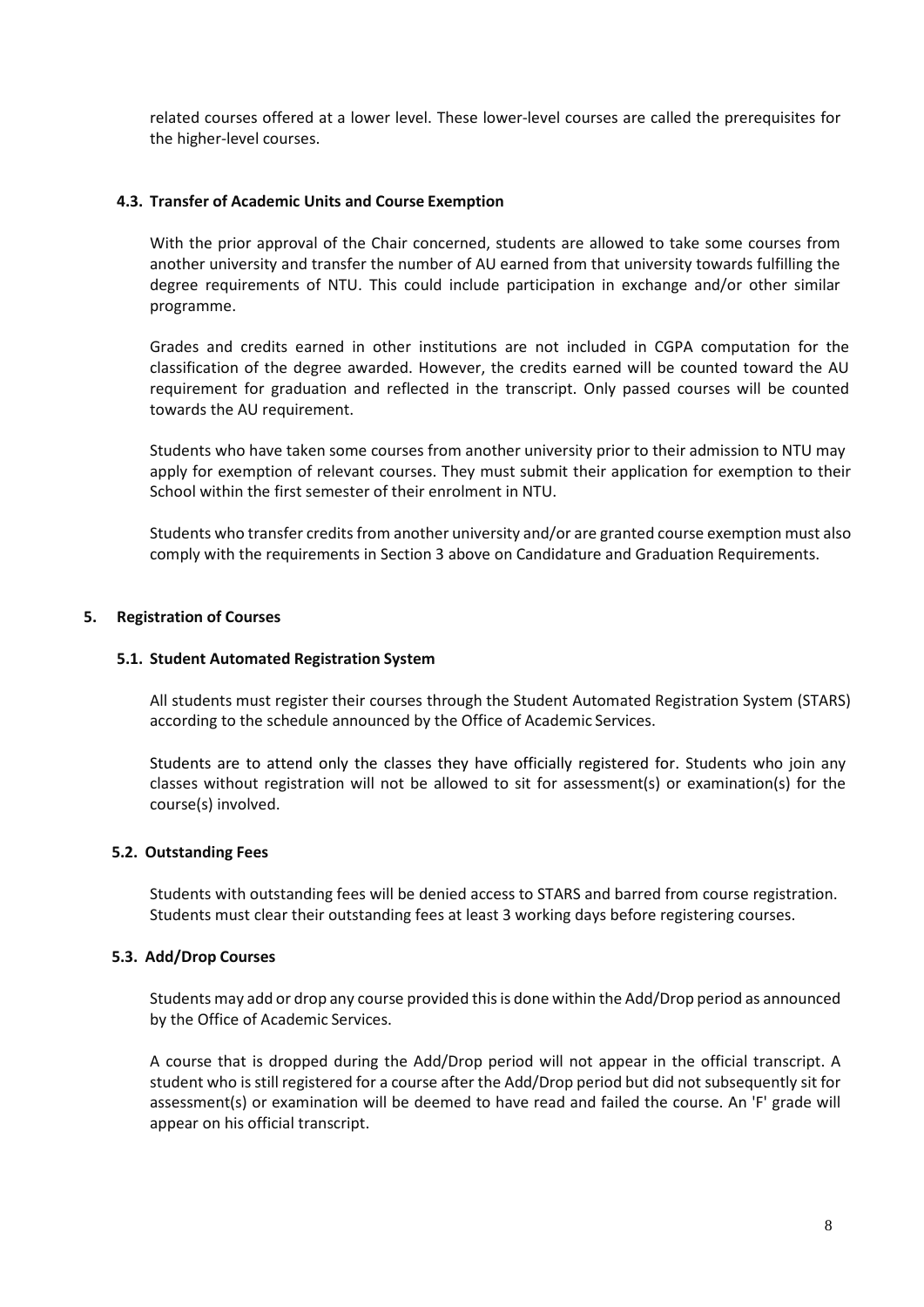#### <span id="page-8-0"></span>**5.4. Academic Load**

In order to complete the degree requirements within the normal specified period of candidature, full-time students at NTU are expected to carry an academic load of 16 to 18 AU per semester.

Subject to approval by the Chair concerned, students may be allowed to take up to 3 AU more than the normal semester academic load to enable them to pursue their studies at a pace commensurate with their needs and/or capabilities. Students who are on Academic Warning or Academic Probation, or whose CGPA is nil are allowed to take only up to the normal load.

#### <span id="page-8-1"></span>**5.5. Restricted Repeat**

Final year students who have failed any core course which is not offered in the semester following the failure may be permitted to take the failed course(s) as restricted repeat(s). This arrangement is available only for final year core courses which students cannot replace with any other courses offered in the following semester. Additionally, only final year students deemed to have sufficient AU to meet graduation requirements will be eligible for restricted repeat(s).

#### <span id="page-8-3"></span><span id="page-8-2"></span>**6. Examinations and Grades**

#### **6.1. Assessment and Examination**

- 6.1.1. Continual Assessment (CA) is conducted in the form or mode that is suitable for the discipline of studies and content of the course. Feedback would be provided to students to enable them to improve on their learning during the semester.
- 6.1.2. Final examination is mandatory for examinable courses and it is generally held at the end of the semester. A student who is absent from any final examination without a valid reason, shall be deemed to have sat and failed the course.
- 6.1.3. Grade moderation may be applied to ensure consistency and fairness of assessment.
- 6.1.4. Students are not allowed to repeat courses that they have passed.
- 6.1.5. The grades for all attempts in all courses taken by a student are shown in his official transcript.

#### <span id="page-8-4"></span>**6.2. Grading System**

6.2.1. The grading system used is the Grade Point Average System (GPA). Grades and grade points are assigned as follows:

| <b>Letter Grade</b> | <b>Grade Point</b> |
|---------------------|--------------------|
| A+                  | 5.00               |
|                     | 5.00               |
|                     | 4.50               |
| B+                  | 4.00               |
| B                   | 3.50               |
|                     | 3.00               |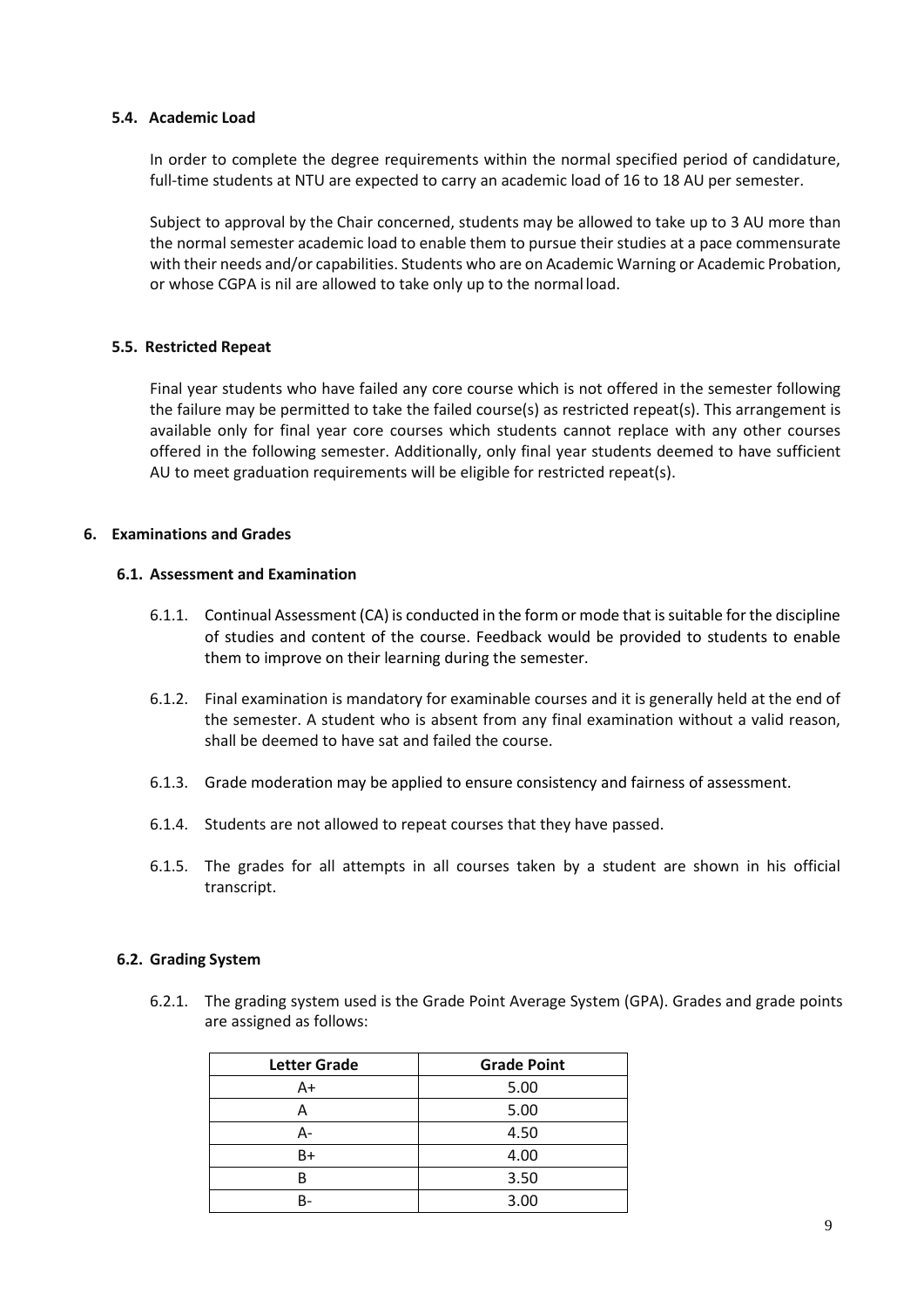| C+ | 2.50 |  |
|----|------|--|
|    | 2.00 |  |
| D+ | 1.50 |  |
|    | 1.00 |  |
|    | 0.00 |  |

- 6.2.2. The following non-letter grades and notations are also used:
	- Course with Pass/Fail grading only
	- # Repeated attempt
	- IP In Progress
	- LOA Absent (with valid reasons)
	- EX Exempted from course
	- TC Transfer credits
	- S Satisfactory
	- U Unsatisfactory
- 6.2.3. The Cumulative Grade Point Average (CGPA) represents the grade average of all courses (including failed courses) attempted by a student. The computation of CGPA is as follows:

[Grade Point x AU for Course 1] +…+ [Grade Point x AU for Course X] [Total AU attempted in all the semesters so far]

Only letter-graded courses i.e. courses with grades A+, A, A-, B- ... are included in the computation of CGPA. Courses where only Pass/Fail grades are given, where the Satisfactory/Unsatisfactory (S/U) option was invoked, where the students were absent with valid reasons (i.e. given an 'LOA' grade), and courses that the students are exempted from or are in progress (i.e. awarded an 'EX' or an 'IP' grade) are not included in the computation of CGPA. A few examples of how CGPA is computed are given below.

*Example 1*

| <b>Course</b> | ΑU | Grade | <b>Grade Point</b> |
|---------------|----|-------|--------------------|
| AA1001        |    |       | 3.50               |
| AB1002        |    | B-    | 3.00               |
| AC1003        |    |       | 2.00               |
| AD1004        |    |       | 5.00               |
| AE1005        |    |       |                    |

 $[3.50 \times 3] + [3.00 \times 3] + [2.00 \times 3] + [5.00 \times 4] + [1.00 \times 3]$  $[3 + 3 + 3 + 4 + 3]$  $CGPA =$  $= 3.03$ 

#### *Example 2*

(The S/U option was invoked for AC1003 and AD1004. Grade S denotes a Satisfactory grade while grade U denotes an Unsatisfactory grade. These two courses, AC1003 and AD1004, are excluded from the computation of the CGPA.)

| <b>Course</b> | AU | Grade | <b>Grade Point</b> |
|---------------|----|-------|--------------------|
| AA1001        | ◡  |       | 3.50               |
| AB1002        | ت  | n-    | 3.OC               |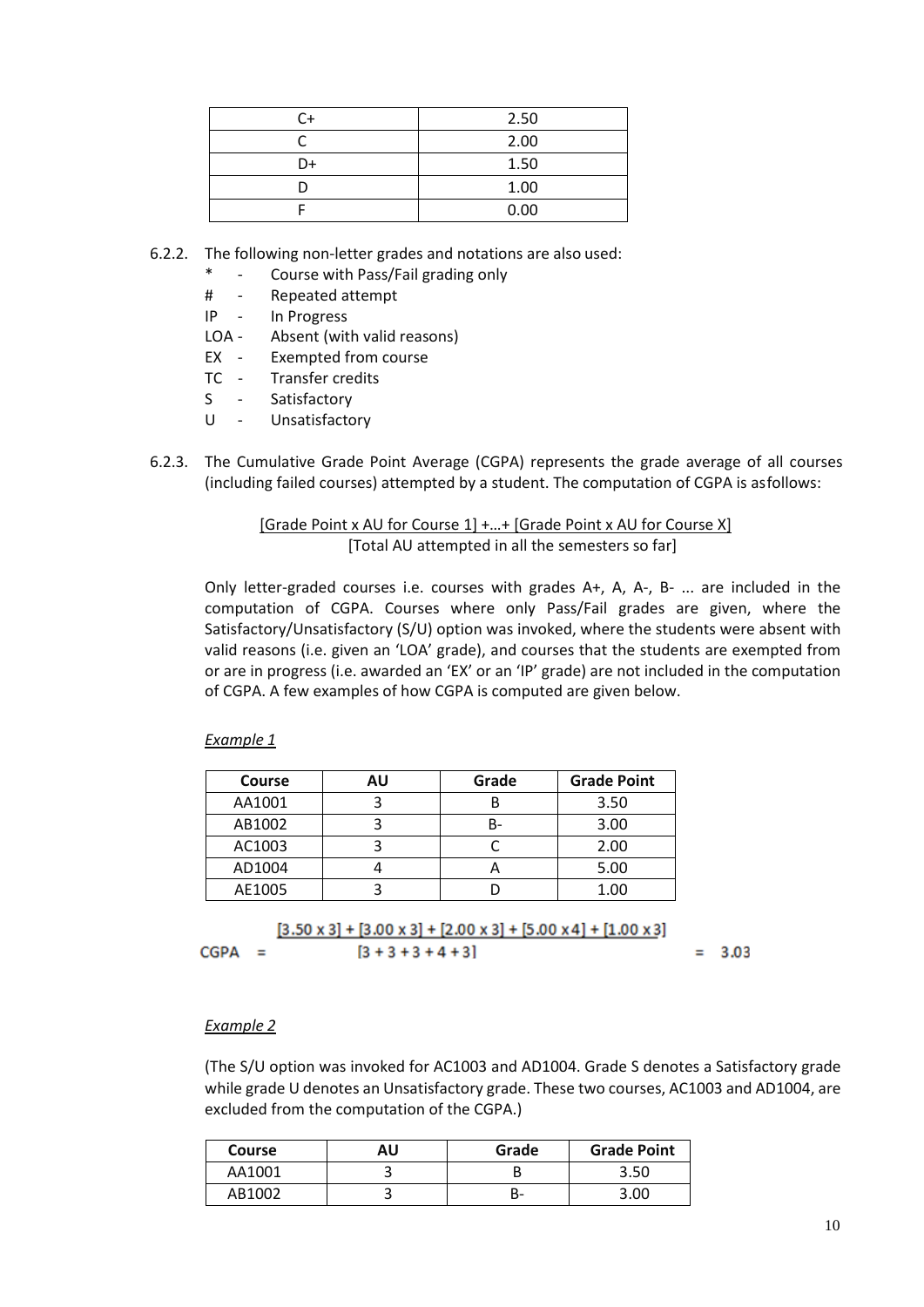| AC1003                                                |  |  | ΝA   |
|-------------------------------------------------------|--|--|------|
| AD1004                                                |  |  | ΝA   |
| AE1005                                                |  |  | 0.00 |
| $[3.50 \times 3] + [3.00 \times 3] + [0.00 \times 3]$ |  |  |      |

| $CGPA =$ |  | $[3 + 3 + 3]$ | $= 2.17$ |
|----------|--|---------------|----------|

#### *Example 3*

(If a student is exempted from AA1001, the grade 'EX' will be shown for this course. If a student is absent from AB1002 examination with a valid reason approved by the School, the grade 'LOA' will be shown for the course. AE1005 is a Pass/Fail course i.e. only P or F grades are awarded. The three courses are excluded from the computation of the CGPA.)

| <b>Course</b> | AU | Grade | <b>Grade Point</b> |
|---------------|----|-------|--------------------|
| AA1001        |    | EX    | ΝA                 |
| AB1002        |    | LOA   | ΝA                 |
| AC1003        |    |       | 2.00               |
| AD1004        |    |       | 5.00               |
| AE1005        |    |       | NΑ                 |

CGPA = 
$$
\frac{[2.00 \times 3] + [5.00 \times 4]}{[3 + 4]} = 3.71
$$

6.2.4. The Year Grade Point Average (YGPA) represents the grade average of all courses (including failed courses) attempted by a student in any year. The computation of YGPA is as follows:

[Grade Point x AU for Course 1] +...+ [Grade Point x AU for Course X] [Total AU attempted in a year]

The method of computing the YGPA is similar to that for computing the CGPA. Please refer to the examples for computing CGPA. Courses attempted in the Special Terms are not included in the computation of the YGPA.

- 6.2.5. The CGPA will be reflected in students' transcripts.
- 6.2.6. An 'F' grade obtained in a course, and a new grade attained for the subsequent repeat, will both be reflected in the transcript. Both grades will also be counted in the computation of YGPA and CGPA (unless qualified for Freshmen Year GPA exemption, effective AY2014-15). See Section 6.4 [below.](#page-12-0)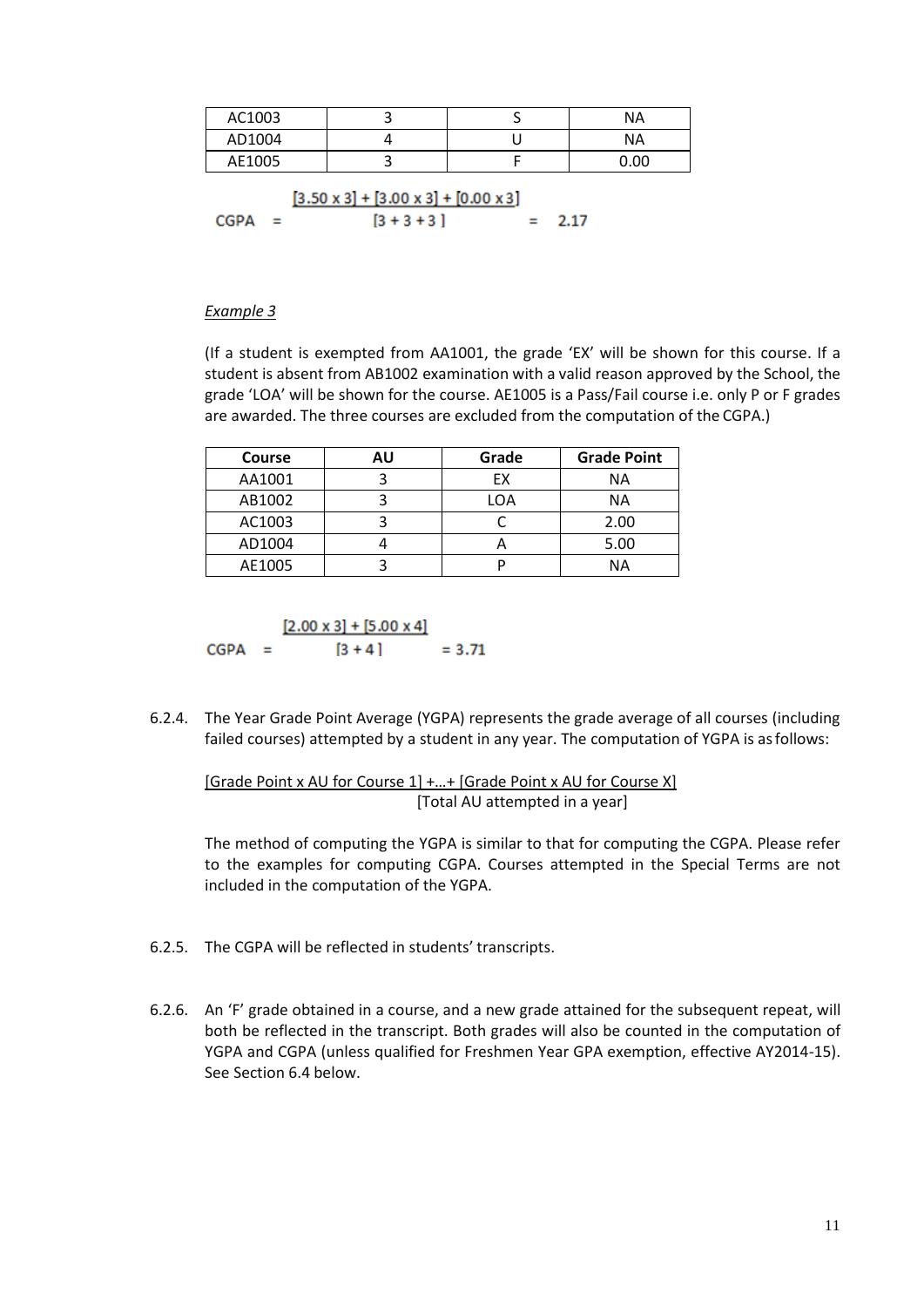# <span id="page-11-0"></span>**6.3. Satisfactory/Unsatisfactory (S/U) Option**

- 6.3.1. The S/U option aims to encourage students to focus on exploring courses beyond their core disciplinary studies without undue concern that their GPA would be adversely affected. The S/U option allows a student to take a course on an 'ungraded' basis i.e. no letter grade such as A, B, etc will be awarded. A course will be indicated as 'S' (Satisfactory) if the final letter grade obtained is a 'D' or better. Conversely, it will be indicated as 'U' (Unsatisfactory) if the grade obtained is 'F'. The 'S' or 'U' notations for 'Satisfactory' or 'Unsatisfactory' respectively will appear in the examination results slip and the transcript issued by the University.
- 6.3.2. A student will receive AU towards his degree only if he attains an 'S' (Satisfactory) grade. He earns no AU for courses with a 'U' grade.
- 6.3.3. The 'S' or 'U' notations carry no grade point and hence have no effect on the CGPA and the classification of degrees.
- 6.3.4. A student is to select the courses that he would like to be graded S/U online. Students will be informed each semester on the period to declare S/U for the courses that they have registered in that semester. The declaration period for each semester ends 2 working days after the last examination paper of the semester or special term. Schools will advise their students on the courses that are available for S/U option.
- 6.3.5. The S/U option does not apply to:
	- Core, Major PE, ICC, GER Core courses\*
	- Pass/Fail courses
	- courses that count towards the requirements for second major or minor programme<sup>^</sup>
	- courses that count towards the requirements for specialisation
	- part-time, incoming exchange and non-graduating students
	- *\*Unless specified otherwise*

*^Applicable to full-time students admitted to Year 1 before AY2021 and full-time students admitted directly to Year 2 before AY2022, subject to prevailing requirements for award of minor or second major* 

6.3.6. Unless otherwise advised by his School, the maximum number of AU that a student can choose for S/U grading during his candidature is as follows:

| Programme                                       | S/U Quota    |
|-------------------------------------------------|--------------|
| 3-year                                          | <b>12 AU</b> |
| 4-year (except Biomedical Sciences and Chinese  |              |
| Medicine)                                       |              |
| For students admitted to Yr 1                   | 12 AU        |
| For students admitted directly to Yr 2          | 9 AU         |
| <b>Biomedical Sciences and Chinese Medicine</b> | 9 AU         |

- 6.3.7. Once opted for S/U grading, the course AU will count towards the S/U quota regardless of the final results i.e. S, U or if the student is absent with valid reasons such as on medical or compassionate grounds.
- 6.3.8. The S/U option that students have exercised for a course is irrevocable. Hence, students who have invoked S/U cannot appeal for the course(s) to be reversed to letter grade(s) after the declaration period is over. The S/U option cannot be applied retrospectively after the declaration period or to courses that students have already completed for letter grades.
- 6.3.9. A student who obtains a 'U' grade can repeat the course. However, the 'U' grade that he gets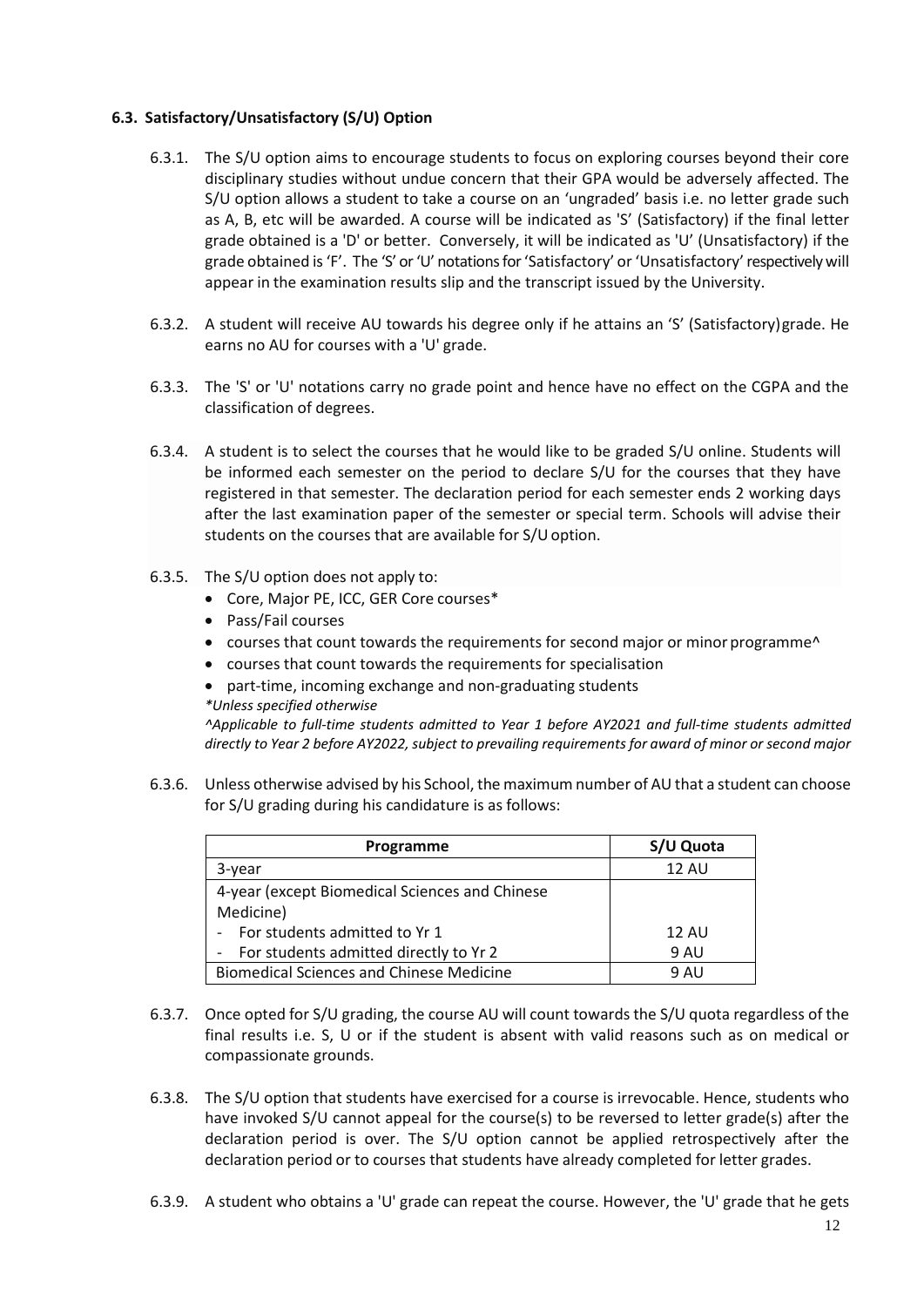for his first attempt will remain in his academic record and will be reflected on the transcript issued by the University.

- 6.3.10. The repeat attempt(s) of a course will retain the grading option chosen for the first attempt i.e. S/U or letter-graded. In other words, a student can only declare S/U option for the first attempt of a course. As such, if S/U grading has not been opted for a course, a student will also not be able to opt for S/U grading for its repeat attempt(s). Similarly, if S/U grading has been opted for a course, its repeat attempt(s) will also be graded S/U. The repeat course includes replacement courses, i.e. a course that replaces another course which is no longer offered. The AU of a course that has been opted for S/U grading will be counted towards the S/U quota only once. Its repeat attempt(s) will not be counted towards the quota again.
- 6.3.11. Students who exercise the S/U option must comply with the requirements in Section [2 above](#page-1-2) on Candidature and Graduation Requirements.

# <span id="page-12-0"></span>**6.4. Freshmen Year GPA Exemption**

- 6.4.1. Effective from AY2014-15, up to 6 letter-graded courses that do not make the pass grade on first attempt in the Freshmen Year will be excluded from GPA computation. This applies to examinable and non-examinable courses taken in the student's first 2 semesters of study in NTU, including adjoining Special Terms. The freshmen year GPA exemption aims to mitigate the impact of academic performance on students' GPA during their transition to university life.
- 6.4.2. GPA exemption is not applicable for courses with fail grade taken on the second or subsequent attempts in the Freshmen Year.
- 6.4.3. The unused quota of 6 courses will lapse after the Freshmen Year.
- 6.4.4. Students are not eligible for promotion to the next study year if their CGPA is nil arising from GPA exemptions, even if they meet the AU criteria.
- 6.4.5. The grades for all attempts, including those exempted from GPA computation, will be reflected on the transcript.

#### <span id="page-12-1"></span>**6.5. Academic Standing**

- 6.5.1. The criterion for satisfactory academic standing in any given semester is a minimum CGPA of 2.00.
- 6.5.2. Students with poor results will be accorded the following academic standing and subjected to performance review:
	- Academic Warning if the CGPA falls below 2.00 for any given semester.
	- Academic Probation if the CGPA falls below 2.00 for the second consecutive semester.
	- Academic Termination if the CGPA falls below 2.00 for the  $3<sup>rd</sup>$  consecutive semester, or at the end of the final semester of study. A letter of termination will be issued. Appeal against termination on the grounds of extenuating circumstances may be made, subject to the following rules:
		- The appeal must be submitted to the relevant School within 2 weeks after the release of the semester examination results or before the start of the next semester, whichever is earlier.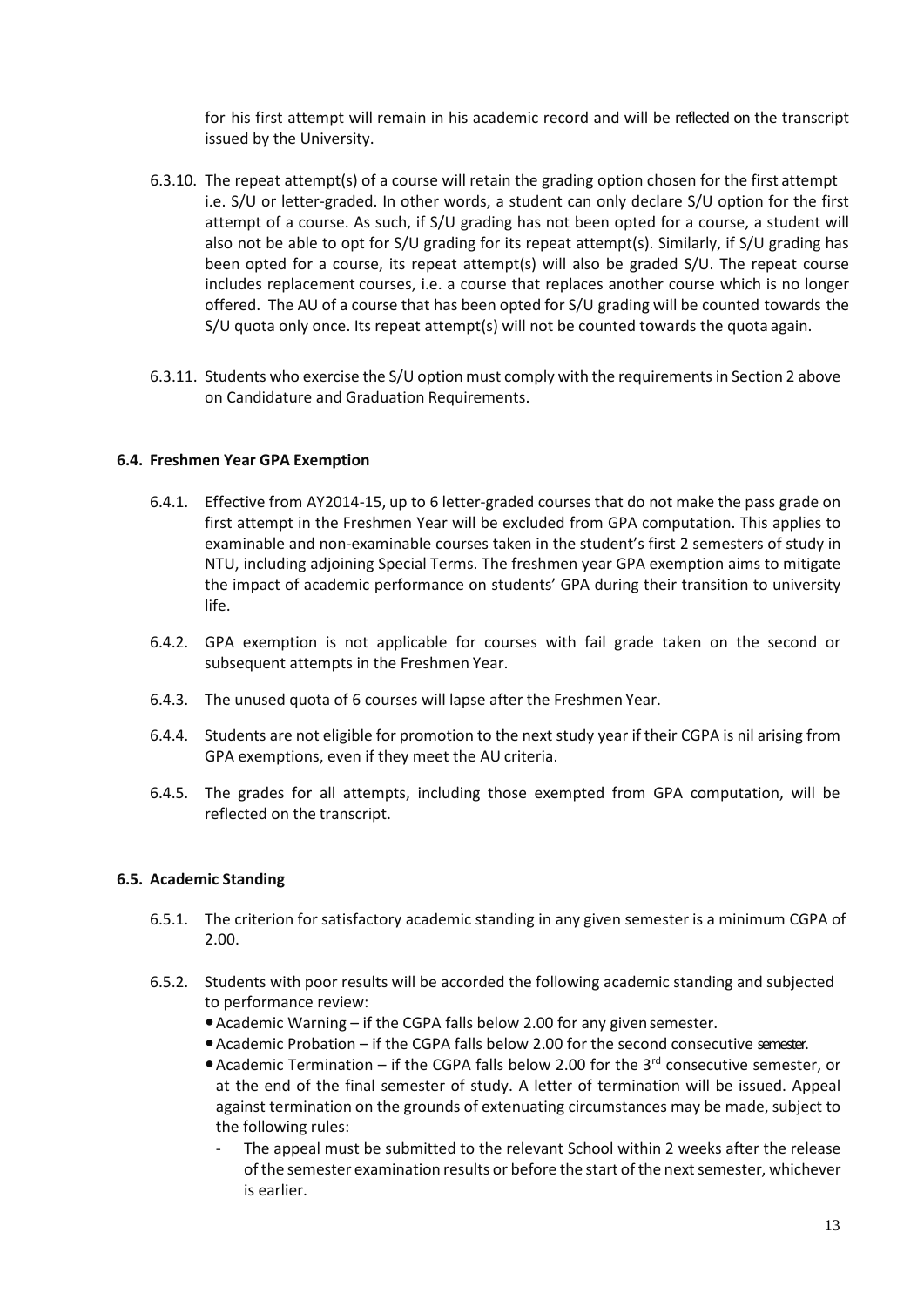- Only one appeal is allowed per candidature.

If a student with an adverse academic standing is on internship (that is not letter-graded) for the full semester, the student will retain the academic standing of his previous semester.

- 6.5.3. A minimum CGPA of 2.0 must be maintained at the end of each semester to qualify for the overloading of courses.
- 6.5.4. Students enrolled in the Accelerated Bachelor's Programme must maintain a minimum CGPA of 4.00 in order to remain in the Programme.

# <span id="page-13-0"></span>**6.6. Classification of Students**

Students are classified into respective study year according to the number of AU earned. Students will not advance to the next study year if their Cumulative Grade Point Average (CGPA) is nil. Students placed on Academic Warning and Academic Probation will not advance to the next study year until they have been restored to satisfactory academic standing.

The number of AU that students must earn to be classified to the next year of study is at: [https://www.ntu.edu.sg/admissions/matriculation/academic-structure#Content\\_C007\\_Col00](https://www.ntu.edu.sg/admissions/matriculation/academic-structure#Content_C007_Col00)

# <span id="page-13-1"></span>**6.7. Classification of Degree**

The degree classification and corresponding CGPA requirement is as follows:

| <b>CGPA Range</b> | <b>Classification of Degree</b> |
|-------------------|---------------------------------|
| $4.50 - 5.00$     | Honours (Highest Distinction)   |
| $4.00 - 4.49$     | Honours (Distinction)           |
| $3.50 - 3.99$     | Honours (Merit)                 |
| $3.00 - 3.49$     | <b>Honours</b>                  |
| $2.00 - 2.99$     | Pass                            |

*For programmes under the College of Engineering (except for the Maritime Studies and Data Science and Artificial Intelligence programme), a minimum CGPA of 4.50 and at least a 'B+' grade for the Final Year Project (FYP), are required for the award of an Honours (Highest Distinction) degree.* 

*For programmes under the College of Science, a minimum CGPA of 4.50 and at least an 'A-' grade for the Final Year Project (FYP), are required for the award of an Honours (Highest Distinction) degree.* 

*For programmes under the School of Humanities and the School of Social Sciences, students who optout of the Final Year Project will not be eligible for an Honours (Highest Distinction) or Honours (Distinction) degree.* 

#### <span id="page-13-2"></span>**6.8. Dean's List**

The Dean's List is awarded to deserving top-performing students on a yearly basis. The top 5% of the cohort, subject to attaining a minimum YGPA of 4.50 and the specified AU of graded courses by curriculum type taken in NTU in the academic year, is eligible for the Dean's List. Full-time single degree students have to complete at least 15 AU of graded courses, while part-time single degree students have to complete at least 9 AU of graded courses. Double-degree students have to complete a total of 15 AU of discrete graded courses from both degrees, and 9 AU of graded courses from each degree. In addition to the criteria mentioned above, final year students must attain at least an